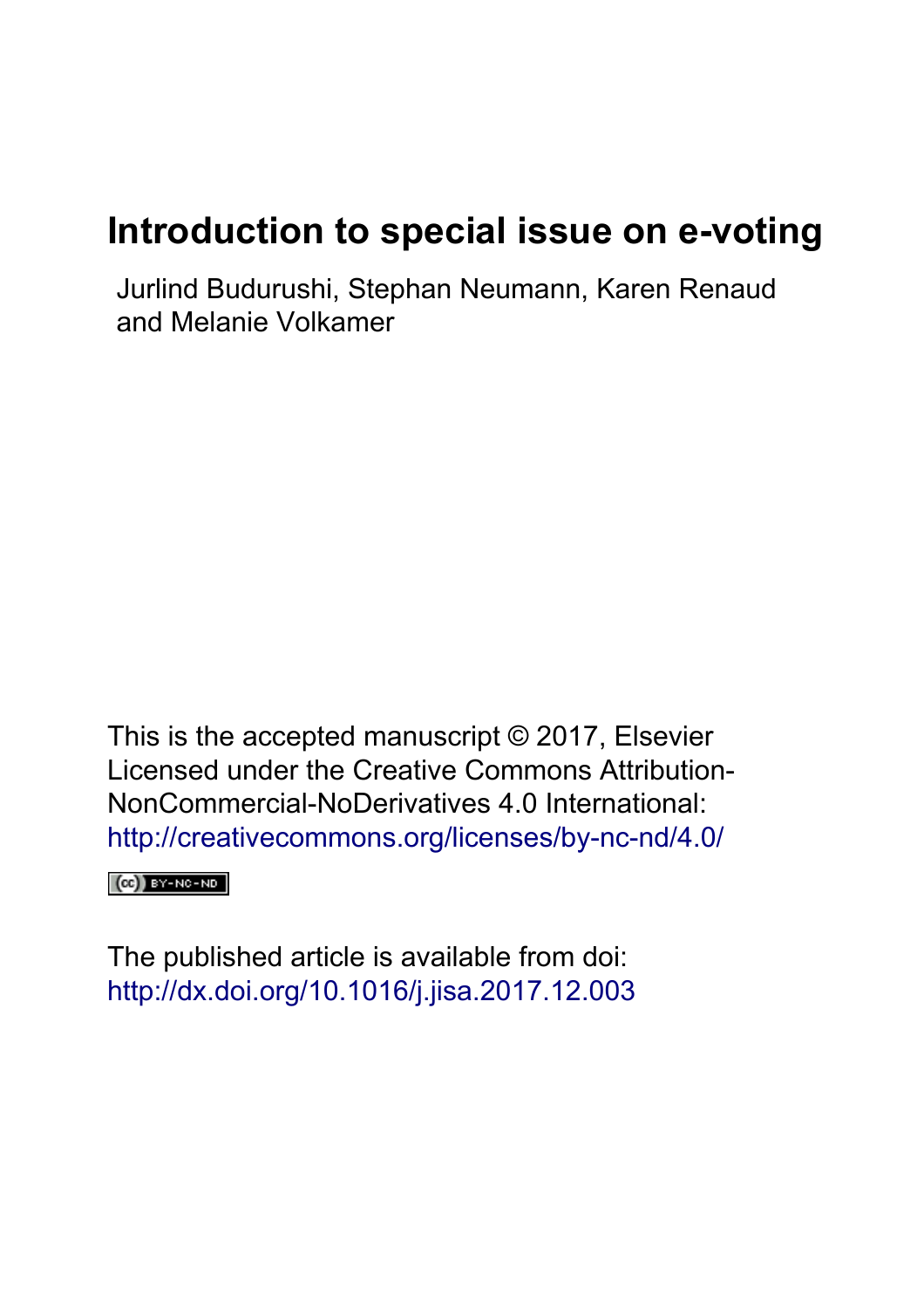## **Editors**:

Jurlind Budurushi<sup>1</sup>, Stephan Neumann<sup>2</sup>, Karen Renaud<sup>3</sup>, Melanie Volkamer<sup>4</sup> 1 Detecon International GmbH jurlind.budurushi@detecon.com 2 Technische Universität Darmstadt stephan@stephanneumann.it 3 Abertay University, Scotland & University of South Africa k.renaud@abertay.ac.uk

4 Karlstad University & Technische Universität Darmstadt melanie.volkamer@secuso.org

Electronic voting refers to any process that benefits from the use of some kind of electronic technology by the election authorities in order to run elections. The use of technology in election processes can vary from simple cases, such as electronic voter registration, to more complex cases, such as vote casting, tallying of votes, and communication of election outcomes. However, as recent cases demonstrate, the use of technology in elections does not only pose technical challenges, but also has political and social implications. A case in point is the 2016 presidential election in the United States [1]. Research into electronic voting brings together a wide range of research disciplines such as computer science, psychology, sociology, politics and legal sciences.

From a legal-technical perspective, electronic voting systems have to address a variety of requirements in the most appropriate way. On the one hand the secrecy of the vote is indispensible and must be preserved by organizational and technical means. On the other hand, transparency of the vote is of fundamental importance to foster public trust in any electronic system and contributes towards general confidence in the election outcome.

While at first sight, these requirements might seem to conflict, many systems satisfying these requirements have been proposed and deployed in practice [2]. The actual deployment of these systems does not always lead to widespread acceptance. For instance, Canada has carried several trials [3], but has not yet committed to widespread use of electronic voting [4][5]. Estonia has embraced electronic voting. Estonia introduced remote electronic voting for elections in 2005 [6][7], and since then has held six nation-wide elections using remote electronic voting channels. Even though the Netherlands were one of the earliest adopters of electronic voting, they have no discontinued this practice after it was demonstrated that the voting machines could easily be compromised [8].

Research strive to find new ways of tailoring electronic voting technologies to meet the needs of legal regulations, technical advances, and the dynamics of social and psychological contexts. To that end, new application areas of voting technologies arise, such as proxy voting, mobile voting, or spontaneous and secure decision-making voting in small communities. These new directions, however, also pose new challenges. Among others, these new challenges include identifying and defining requirements, such as usability and practical feasibility, as well as developing new proposals to address these requirements.

A number of papers were selected for this issue, each of which makes a significant contribution to the debate on new directions in electronic voting.

The work by Ullrich addresses the question to what extent privacy of a small election is at risk due to unanimous voting. The author applies his theoretical investigation to a real-world election in Germany and reports interesting findings as well as possible mitigation techniques.

The work by McIver *et al.* seamlessly connects to the work by Ullrich. The authors build a privacy model, which helps them to quantify the information leakage due to the publication of election-related information. Thereby the authors build the foundation for defining an adequate trade-off between secrecy of the votes and enforcing the public nature of the elections.

AboSamra *et al*. particularly address the needs of developing countries which slowly aim at enhance or replace their conventional voting systems by voting technology. Building upon the well-studies hybrid voting system Pret-a-voter, the authors present the implementation of their voting system and report their findings from a conducted voting simulation with the proposed system.

Willemson contributes a thought-provoking essay on the *faux* obstacles and objections that are used to oppose electronic voting. Writing from an Estonian perspective, a country that has embraced electronic voting, he gives the reader a great deal of food for thought.